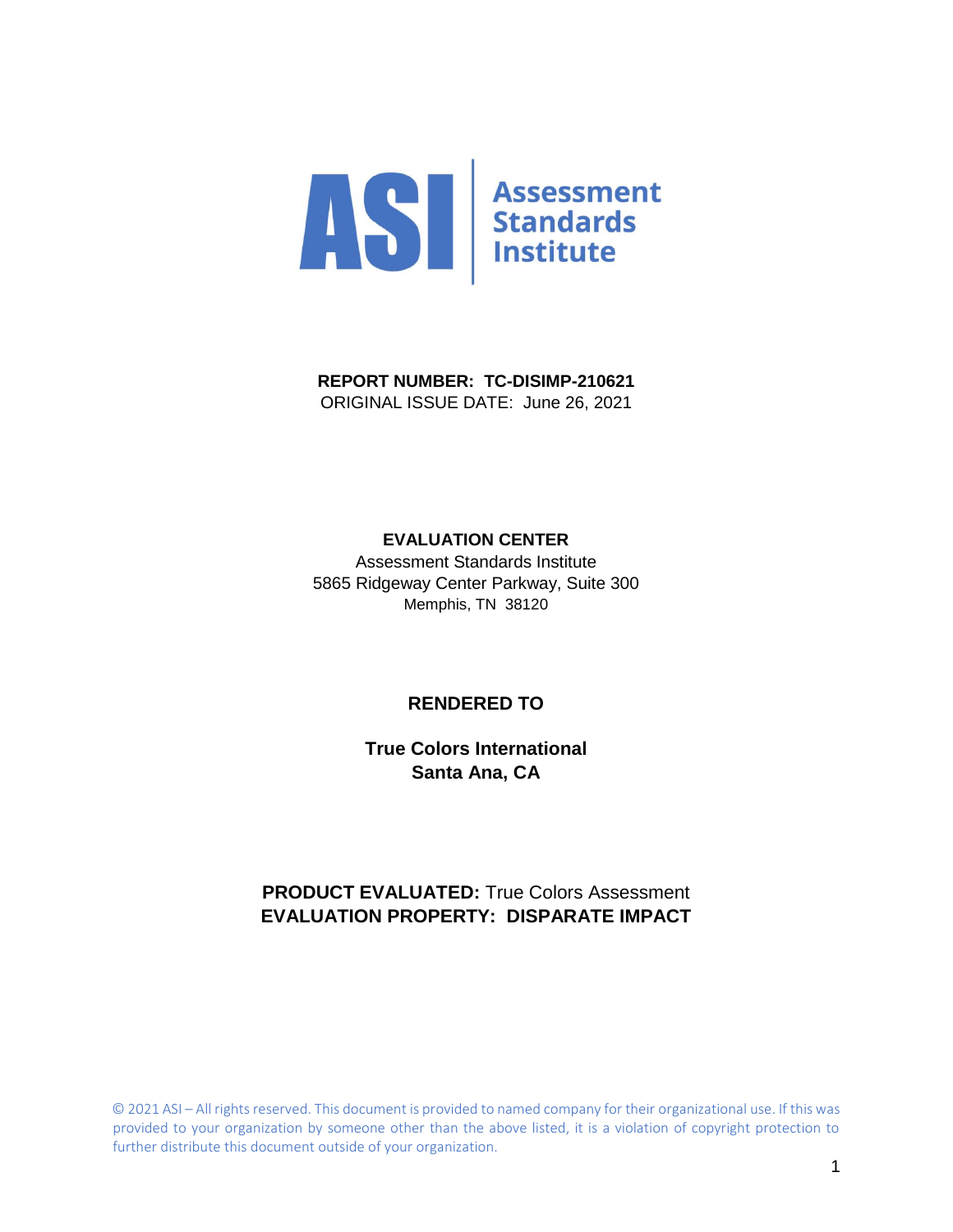

# **1. Table of Contents**

| 1. Table of Contents              | 2  |
|-----------------------------------|----|
| 2. Introduction                   | 3  |
| 3. Test Data Preparation          | 5  |
| 4. Testing and Evaluation Method  | 6  |
| 5. Testing and Evaluation Results | 7  |
| 6. Conclusions                    | 14 |
| 7. Document Review                | 14 |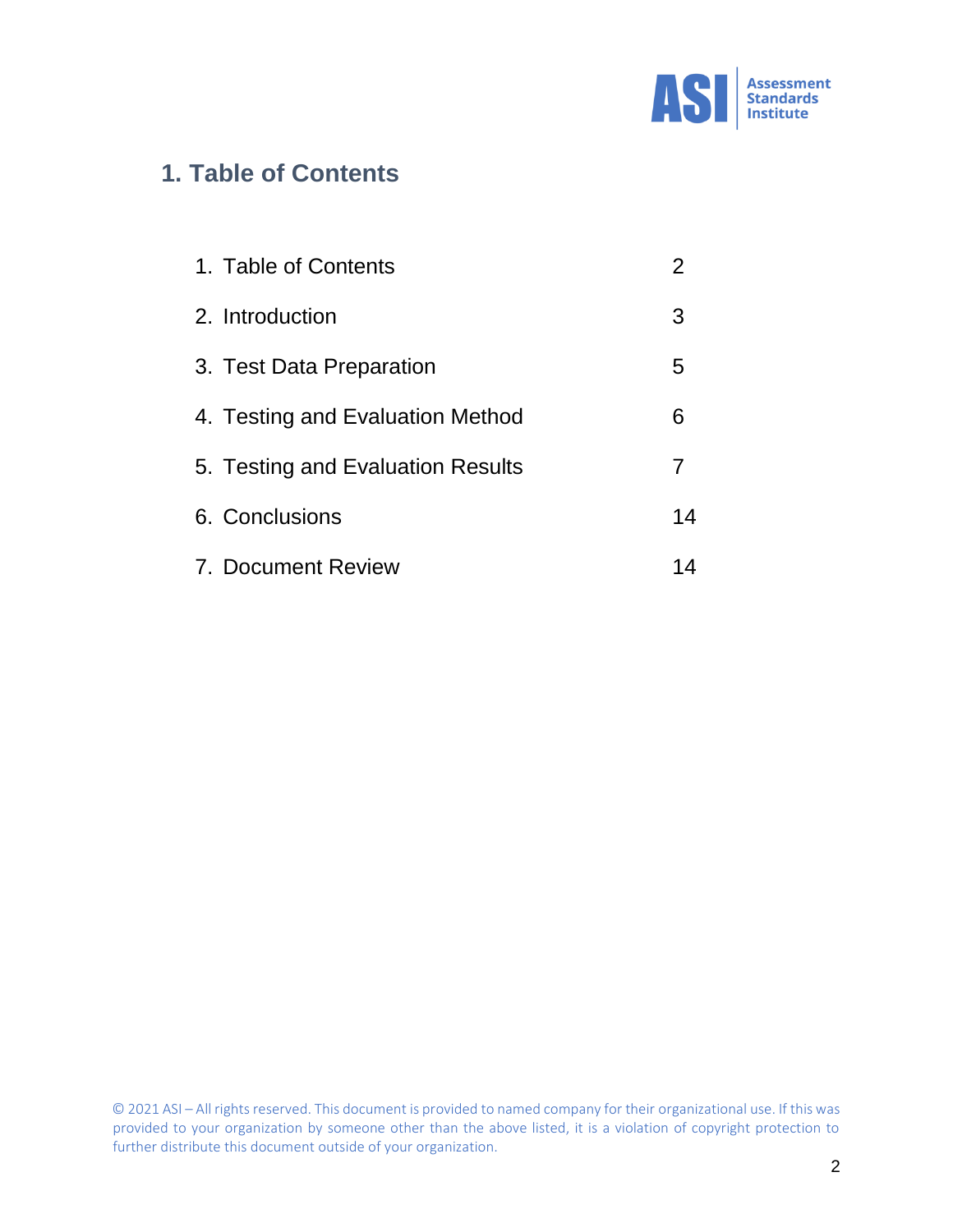

# **2. Introduction**

This document is provided as a tool for end-users of multi-dimensional Assessments to allow comparisons between the True Colors Assessment and other multi-dimensional models in the marketplace. This analysis examines the numerical properties of the assessment as they relate to EEO guidelines for Disparate Impact.

**What is Disparate Impact?** Employers often use tests and other selection procedures to screen applicants for hire and employees for promotion. The use of tests and other selection procedures can be a very effective means of determining which applicants or employees are most qualified for a job. However, use of these tools can also violate the federal anti-discrimination laws if they disproportionately exclude people in a protected group by race, sex, or another covered basis.

Importantly, the law does allow for selection procedures to select the best candidates based on job related requirements. If the selection procedure has a disparate impact based on race, color, religion, sex, or national origin, the employer is required to show that the selection **procedure is jobrelated and consistent with business necessity**. If discrimination exists, the challenged policy or practice should therefore be associated with the skills needed to perform the job successfully.

In order to determine discrimination of a protected class, a multitude of methods are available. The most prominent of these methods is the **"Four-Fifths"** rule. The four-fifths rule is a rule-of-thumb used as a general evaluation guideline. The EEOC has determined that a selection rate for any race, sex, or ethnic group which is **less than** four-fifths (4/5) (or eighty percent) of the rate for the group with the highest rate will generally be regarded by the Federal enforcement agencies as evidence of adverse or disparate impact. While a greater than four-fifths rate will generally not be regarded by Federal enforcement agencies as evidence of adverse impact, it should be noted however, that smaller differences in selection rate mean values may nevertheless constitute adverse impact, where the differences are significant in both statistical and practical terms.

The purpose of this study is to apply the four-fifths rule to the True Colors assessment data. Comparison ratios of mean scores by protected class will be made to determine if mean ratio values are greater than or less than the 80% guideline. Comparison of the protected class group are made against the other groups not in the specified protected class (the Control Group).

<sup>© 2021</sup> ASI – All rights reserved. This document is provided to named company for their organizational use. If this was provided to your organization by someone other than the above listed, it is a violation of copyright protection to further distribute this document outside of your organization.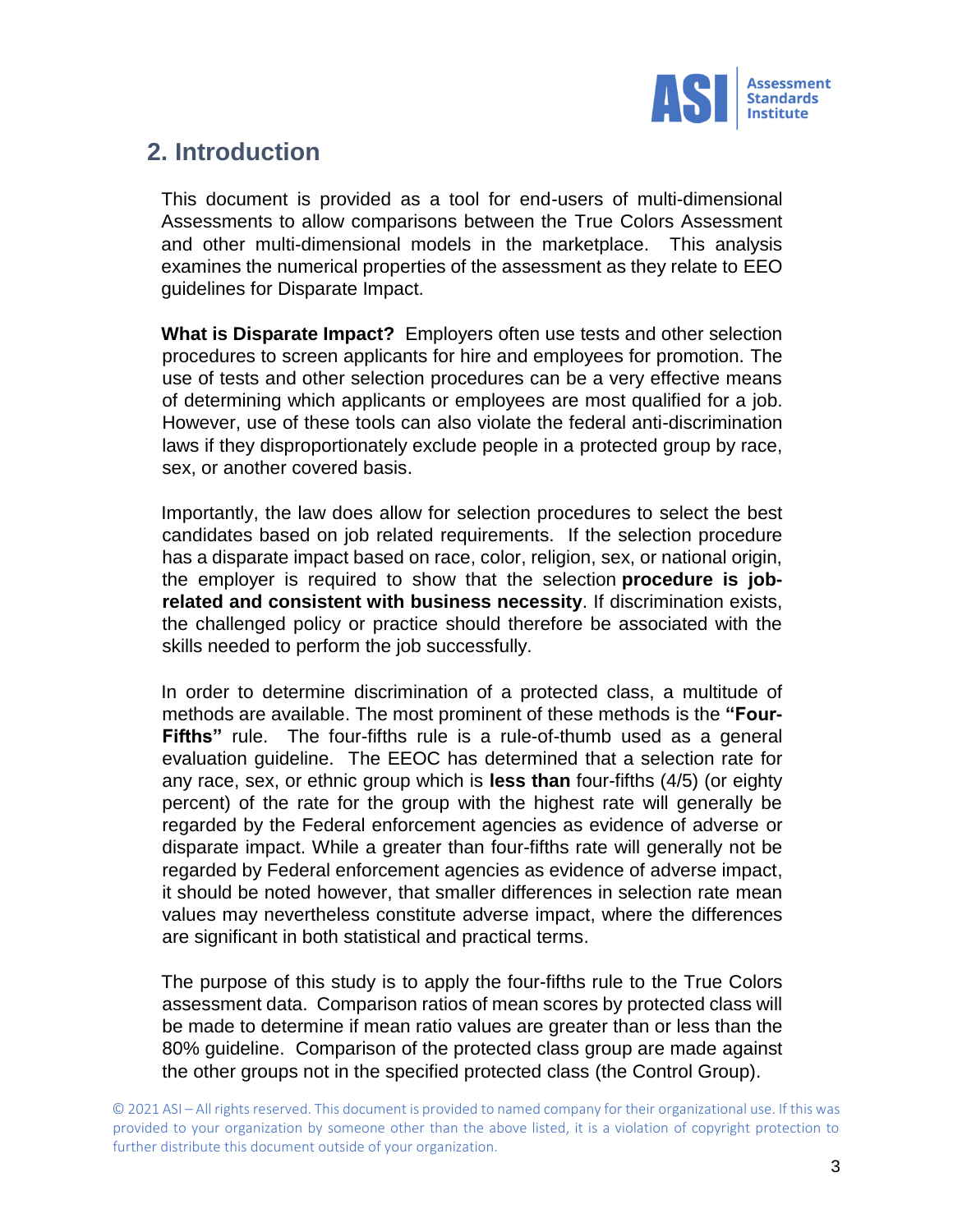

#### **EEO Guidelines**

According to EEOC Guidelines, "Each user should maintain and have available for inspection records or other information which will disclose the impact which its tests and other selection procedures have upon employment opportunities of persons by identifiable race, sex, or ethnic groups… in order to determine compliance.

#### **APA Guidelines**

Evaluation was conducted in accordance with the Standards for Educational and Psychological Testing; developed jointly by the American Educational Research Assn. (AERA), American Psychological Association (APA), and the National Council on Measurement in Education (NCME).

#### **Evaluation Dates**

- Data evaluation began June 17, 2021.
- Data evaluation was completed on June 22, 2021.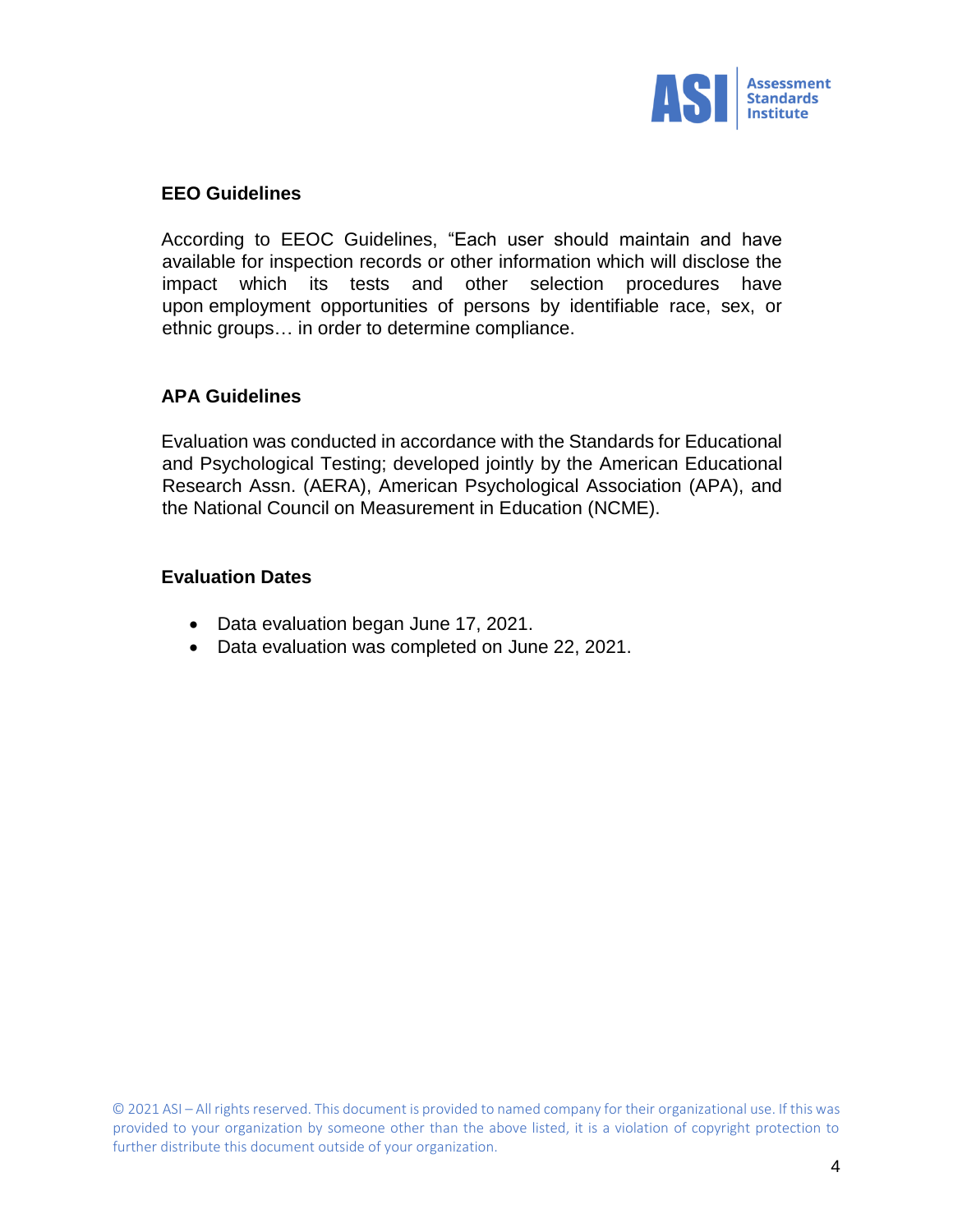

# **3. Test Data Preparation**

### **3.1 SAMPLE SELECTION**

Sample data was submitted to ASI directly from the client and were not independently selected for testing. Samples are requested to:

- Be a sufficient number to represent the general population.
- Be randomly selected.

The sample panels were received at the ASI Evaluation Center by email on June 3, 2021.

**SAMPLE SIZE: N = 10,000**

### **3.2 DATA CLEANING**

Upon receipt of the samples at ASI, the data was downloaded and cleaned as follows:

- 1. **Missing Values** There were no missing values.
- 2. **Duplicates** Duplicate entries were removed if present.
- 3. **Categorization** Data was categorized and labeled by attribute type and protected class for the appropriate comparison.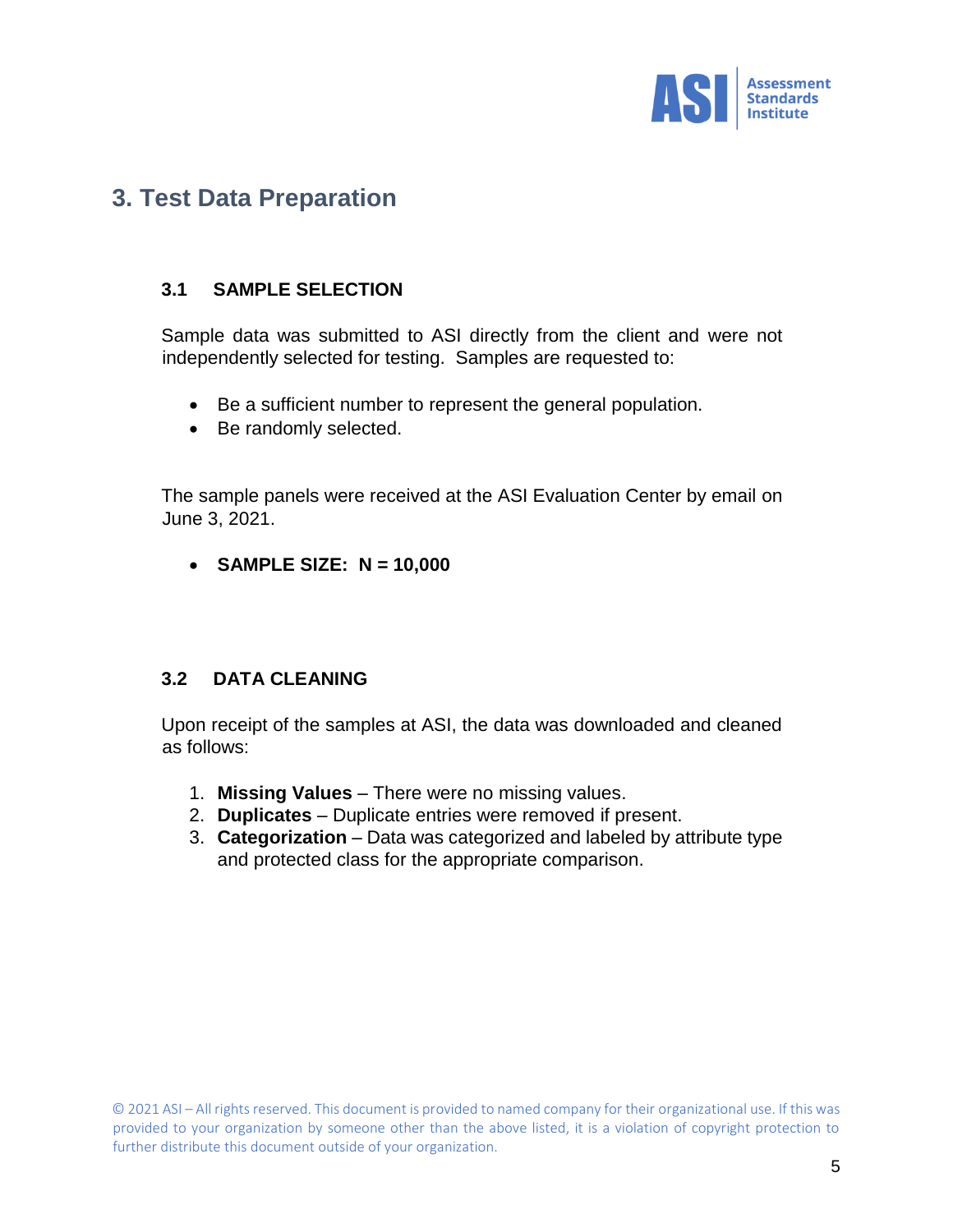

# **4. Testing and Evaluation Methods**

### **TEST STANDARDS**

Analysis of the data was conducted using the "Four Fifths Rule". The statistical method employed was:

• Mean Ratio Comparison

### **Mean Ratio Comparison**

In this analysis, a mean ratio is a comparison of two or more mean values that indicates their average values in relation to each other. The ratio compares the two averages by division, with the dividend or number being divided (numerator) as the smaller term and the divisor (denominator) as the larger term.

As part of the evaluation, the following calculations were used.

1. Arithmetic Mean (AM) - If *n* numbers are given, each number denoted by *a<sup>i</sup>* (where *i* = 1,2, ..., *n*), the arithmetic mean is the sum of the *a*s divided by *n* or

$$
AM = \frac{1}{n} \sum_{i=1}^{n} a_i = \frac{a_1 + a_2 + \dots + a_n}{n}
$$

2. Standard Deviation – is a measure of the amount of variation or dispersion in the data set. A high standard deviation relative to the mean, indicates that the values are spread out over a wide range.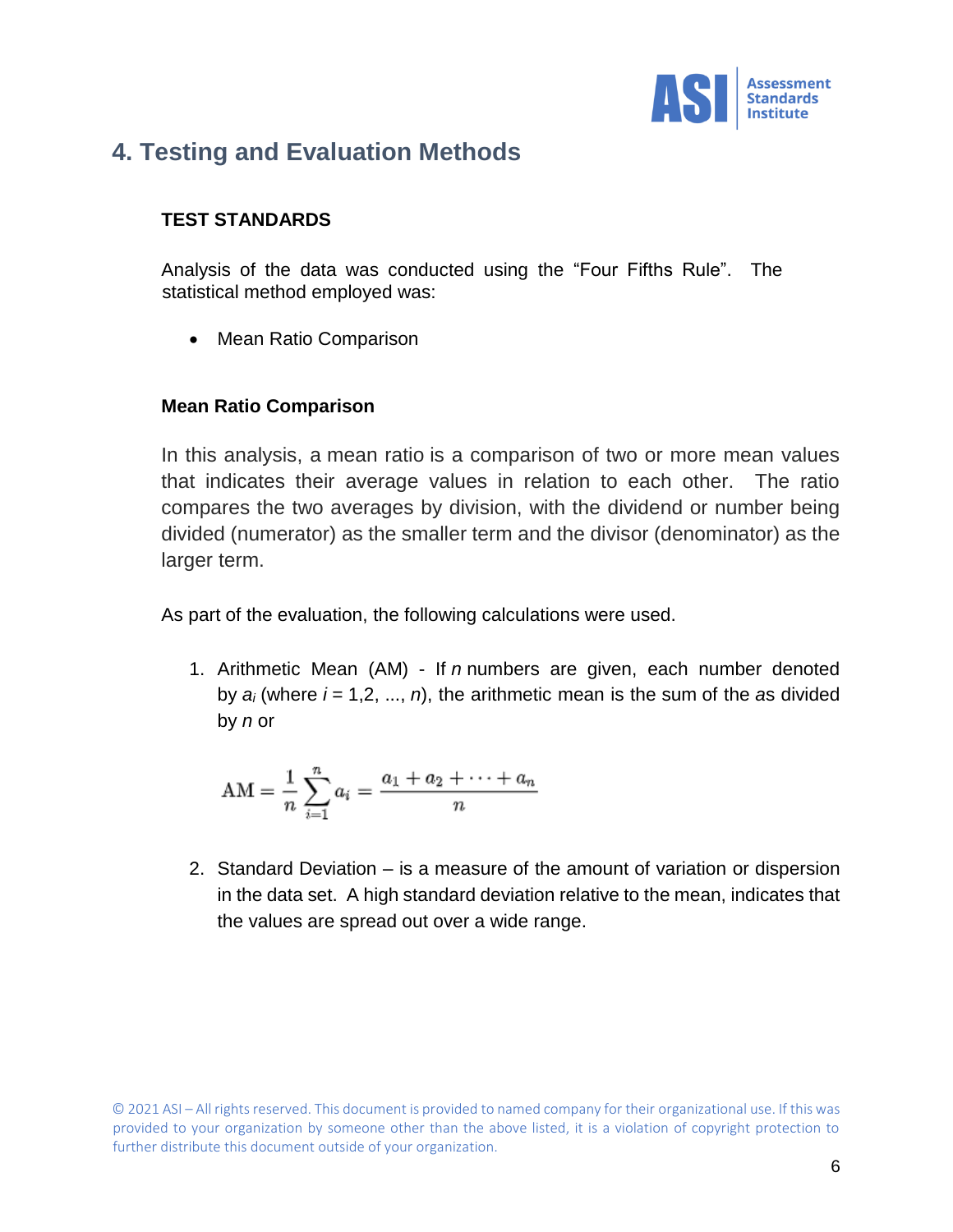

The formula used for standard deviation is:

$$
s=\sqrt{\frac{1}{N-1}\sum_{i=1}^N(x_i-\bar{x})^2},
$$

3. Mean Ratio – The Mean Ratio was determined by comparing the protected class mean to the comparison group mean where the smallest number is the numerator, and the largest mean is the denominator.

# **5. Testing and Evaluation Results**

The tables below illustrate the results when **Gender** orientation across respondents is compared against the Control Group. One can see that each of the categories are found to be within the acceptable limits for the fourfifths rule. Gender orientation is a protected category under the EEO guidelines.

| <b>Source</b> | <b>Mean</b> | <b>Standard</b><br><b>Deviation</b> | <b>Ratio</b> | <b>Greater</b><br>than $80\%$<br>$=$ Pass |
|---------------|-------------|-------------------------------------|--------------|-------------------------------------------|
| Male          | 48.53       | 11.03                               |              |                                           |
| Female        | 52.81       | 10.27                               | 0.92         | Yes                                       |
| Other         | 53.94       | 9.53                                | 0.90         | Yes                                       |

### **True Colors: Findings by GENDER: Orange Style**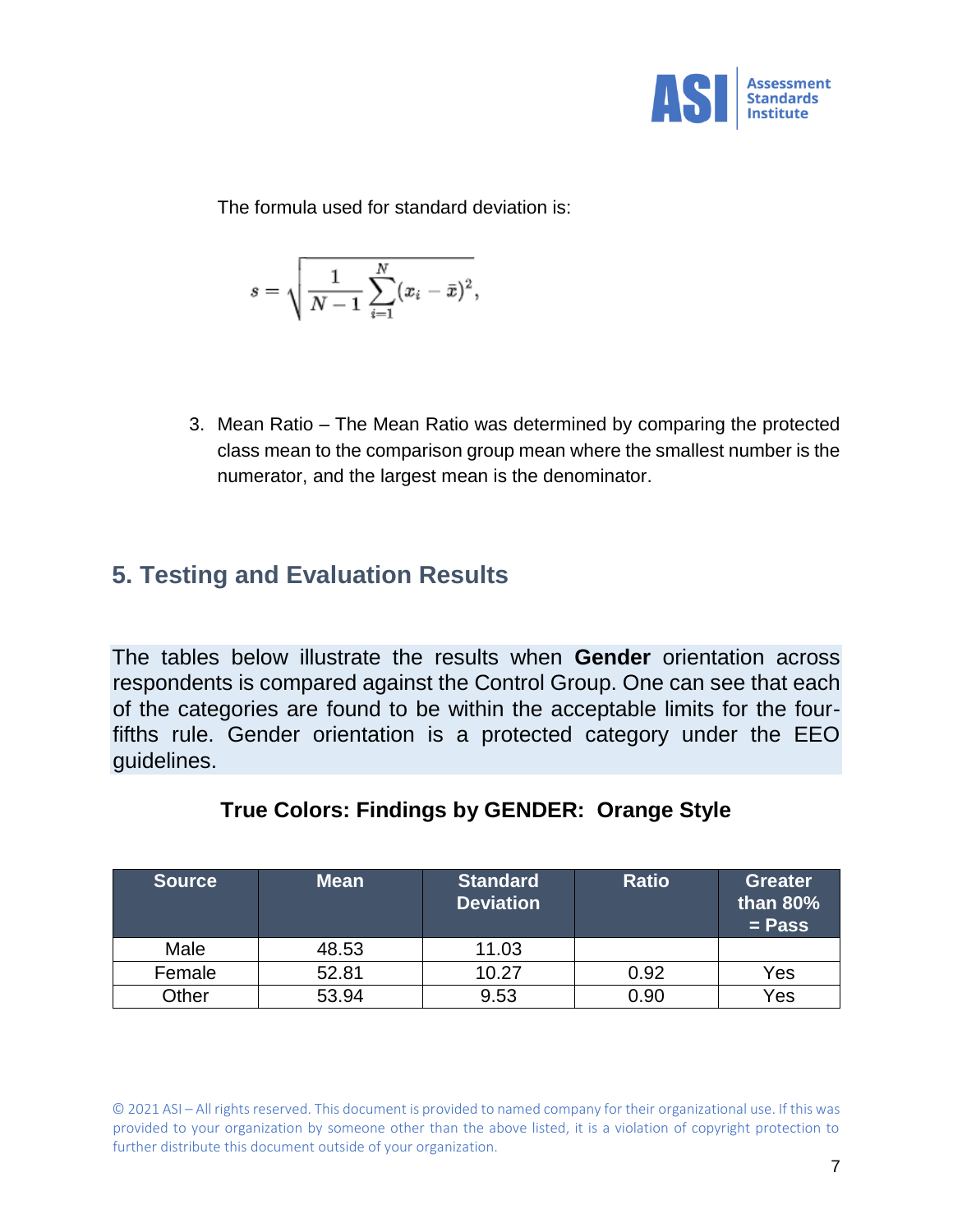

## **True Colors: Findings by GENDER: Gold Style**

| <b>Source</b> | <b>Mean</b> | <b>Standard</b><br><b>Deviation</b> | <b>Ratio</b> | <b>Greater</b><br>than $80\%$<br>$=$ Pass |
|---------------|-------------|-------------------------------------|--------------|-------------------------------------------|
| Male          | 41.57       | 11.37                               |              |                                           |
| Female        | 38.70       | 11.47                               | 0.93         | Yes                                       |
| Other         | 48.81       | 11.91                               | .85          | Yes                                       |

## **True Colors: Findings by GENDER: Green Style**

| <b>Source</b> | <b>Mean</b> | <b>Standard</b><br><b>Deviation</b> | <b>Ratio</b> | <b>Greater</b><br>than $80\%$<br>$=$ Pass |
|---------------|-------------|-------------------------------------|--------------|-------------------------------------------|
| Male          | 41.96       | 10.45                               |              |                                           |
| Female        | 48.38       | 10.49                               | 0.87         | Yes                                       |
| <b>Other</b>  | 39.88       | 9.56                                | 0.95         | Yes                                       |

## **True Colors: Findings by GENDER: Blue Style**

| <b>Source</b> | <b>Mean</b> | <b>Standard</b><br><b>Deviation</b> | <b>Ratio</b> | <b>Greater</b><br>than $80\%$<br>$=$ Pass |
|---------------|-------------|-------------------------------------|--------------|-------------------------------------------|
| Male          | 47.95       | 10.28                               |              |                                           |
| Female        | 48.38       | 10.49                               | 0.99         | Yes                                       |
| <b>Other</b>  | 37.36       | 11.67                               | 0.78         | $\star$                                   |

\* Insufficient sample size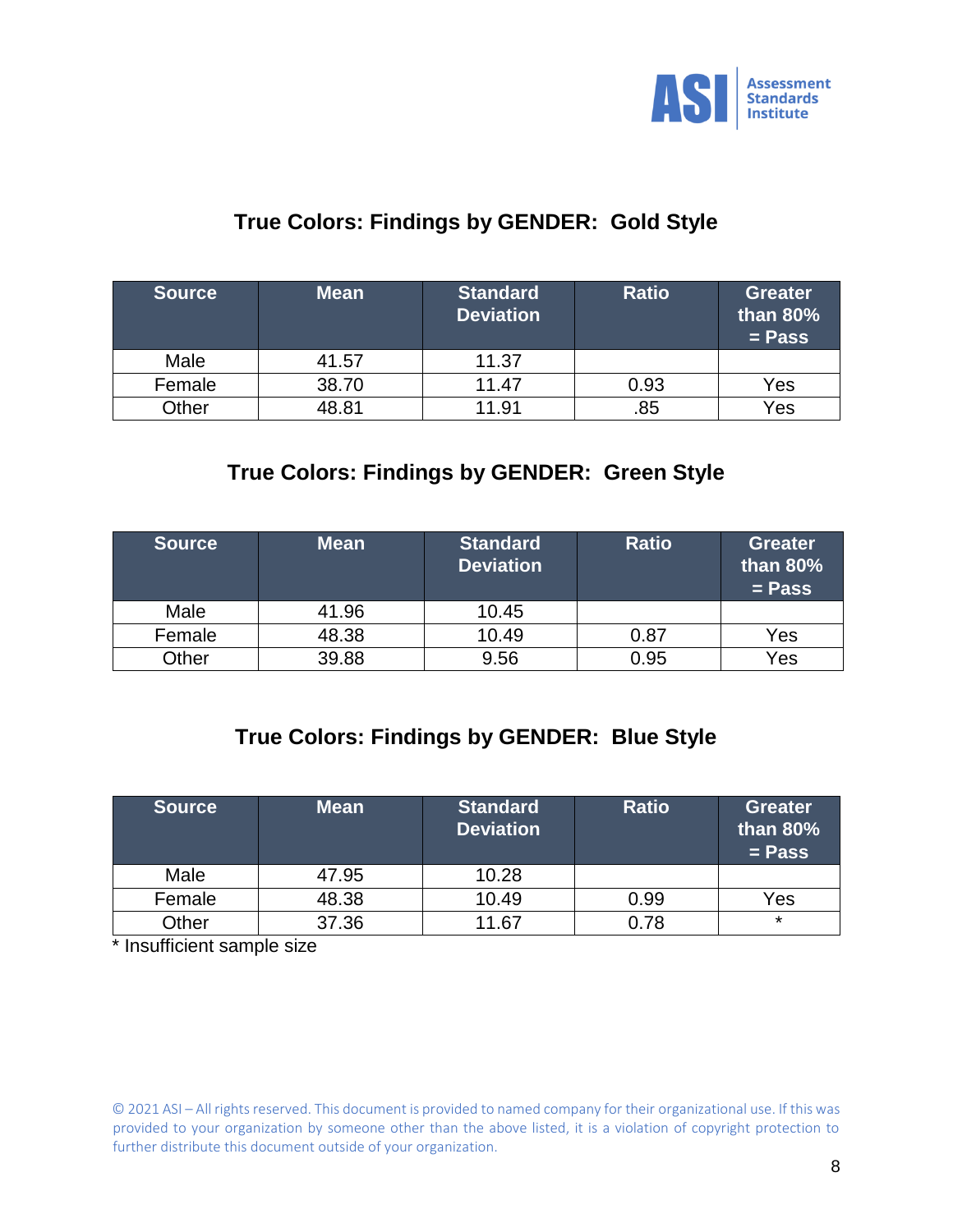

The tables below illustrate the results when **Race & Ethnicities** of various categories are compared against the Control Group. One can see that each of the categories are found to be within the acceptable limits for the fourfifths rule.

## **True Colors: Findings by RACE & ETHNICITY: Orange Style**

| <b>Source</b>    | <b>Mean</b> | <b>Standard</b><br><b>Deviation</b> | <b>Ratio</b> | <b>Greater</b><br>than $80\%$<br>$=$ Pass |
|------------------|-------------|-------------------------------------|--------------|-------------------------------------------|
| Caucasian        | 51.09       | 11.09                               |              |                                           |
| African          | 53.11       | 9.60                                | 0.96         | Yes                                       |
| American         |             |                                     |              |                                           |
| Asian            | 52.38       | 9.90                                | 0.98         | Yes                                       |
| Hawaiian or      | 46.00       | 11.20                               | 0.90         | Yes                                       |
| Pacific Islander |             |                                     |              |                                           |
| Latino or        | 50.85       | 10.26                               | 0.99         | Yes                                       |
| Hispanic         |             |                                     |              |                                           |
| Middle Eastern   | 51.26       | 9.32                                | 0.99         | Yes                                       |
| <b>Native</b>    | 49.82       | 9.54                                | 0.98         | Yes                                       |
| American         |             |                                     |              |                                           |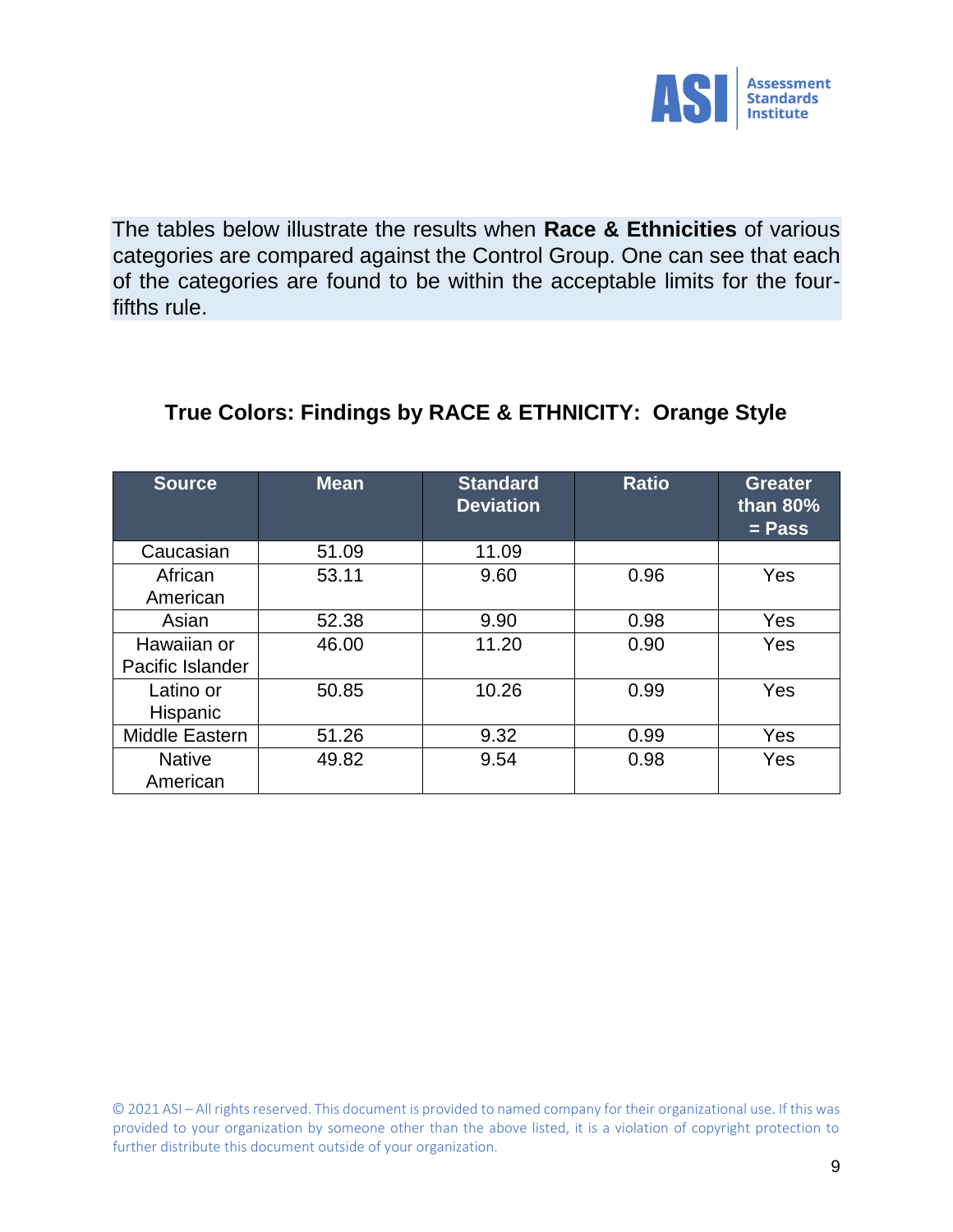

## **True Colors: Findings by RACE & ETHNICITY: Gold Style**

| <b>Source</b>                   | <b>Mean</b> | <b>Standard</b><br><b>Deviation</b> | <b>Ratio</b> | <b>Greater</b><br>than 80%<br>$=$ Pass |
|---------------------------------|-------------|-------------------------------------|--------------|----------------------------------------|
| Caucasian                       | 39.96       | 11.94                               |              |                                        |
| African<br>American             | 37.38       | 9.94                                | .94          | Yes                                    |
| Asian                           | 40.20       | 10.92                               | 0.99         | Yes                                    |
| Hawaiian or<br>Pacific Islander | 41.79       | 11.50                               | 0.96         | <b>Yes</b>                             |
| Latino or<br>Hispanic           | 39.35       | 10.81                               | 0.99         | Yes                                    |
| Middle Eastern                  | 39.88       | 10.13                               | 0.99         | Yes                                    |
| <b>Native</b><br>American       | 39.49       | 12.14                               | 0.99         | Yes                                    |

## **True Colors: Findings by RACE & ETHNICITY: Green Style**

| <b>Source</b>                   | <b>Mean</b> | <b>Standard</b><br><b>Deviation</b> | <b>Ratio</b> | <b>Greater</b><br>than 80%<br>$=$ Pass |
|---------------------------------|-------------|-------------------------------------|--------------|----------------------------------------|
| Caucasian                       | 45.88       | 11.21                               |              |                                        |
| African<br>American             | 48.48       | 9.63                                | 0.94         | Yes                                    |
| Asian                           | 44.39       | 10.33                               | 0.97         | Yes                                    |
| Hawaiian or<br>Pacific Islander | 47.54       | 9.51                                | 0.97         | Yes                                    |
| Latino or<br>Hispanic           | 47.26       | 10.76                               | 0.97         | Yes                                    |
| Middle Eastern                  | 47.08       | 10.53                               | 0.97         | Yes                                    |
| <b>Native</b><br>American       | 47.53       | 11.29                               | 0.97         | Yes                                    |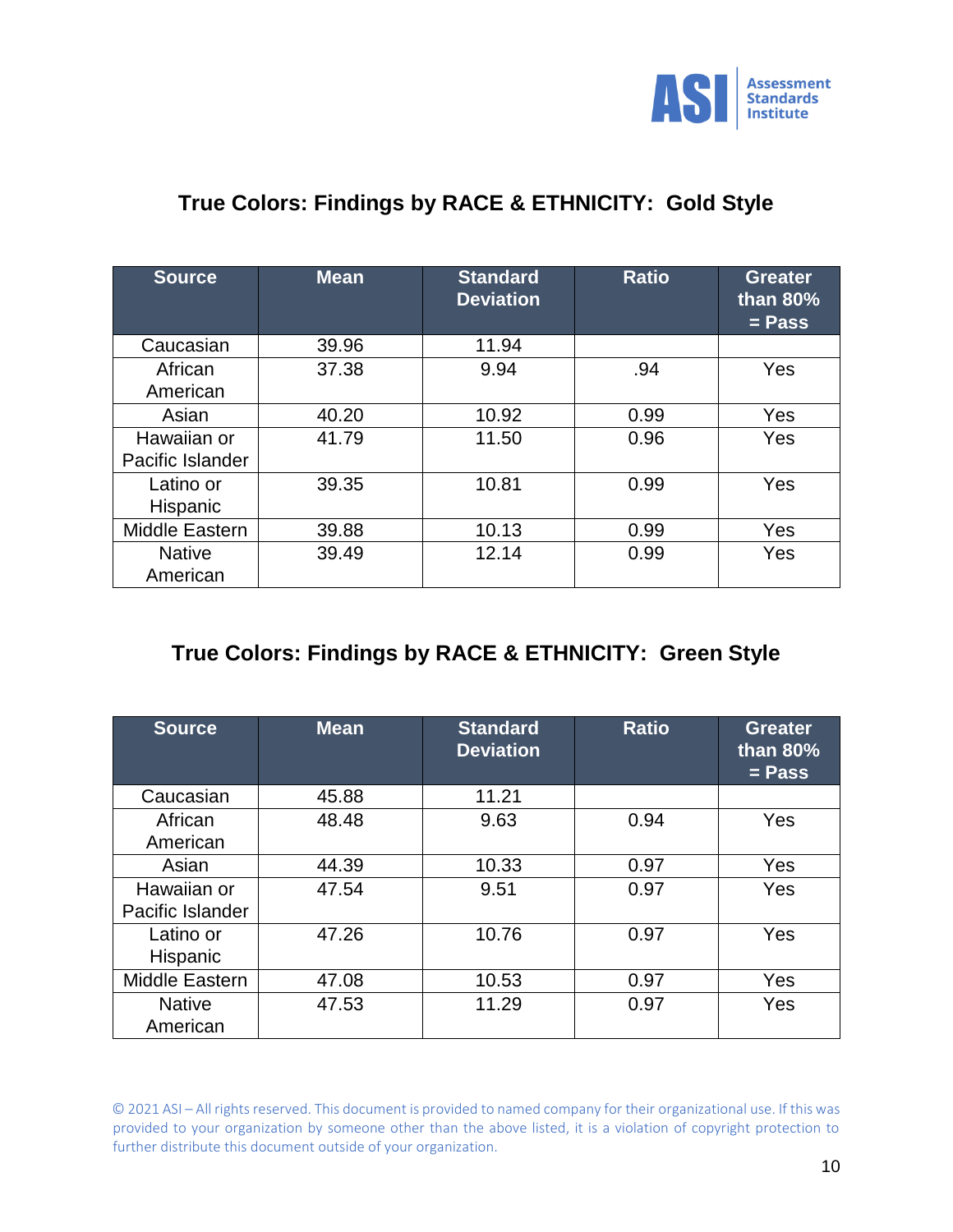

## **True Colors: Findings by RACE & ETHNICITY: Blue Style**

| <b>Source</b>                   | Mean  | <b>Standard</b><br><b>Deviation</b> | <b>Ratio</b> | <b>Greater</b><br>than 80%<br>$=$ Pass |
|---------------------------------|-------|-------------------------------------|--------------|----------------------------------------|
| Caucasian                       | 43.07 | 11.47                               |              |                                        |
| African<br>American             | 41.02 | 9.88                                | 0.95         | Yes                                    |
| Asian                           | 43.02 | 9.63                                | 0.99         | Yes                                    |
| Hawaiian or<br>Pacific Islander | 44.71 | 10.47                               | 0.96         | Yes                                    |
| Latino or<br>Hispanic           | 42.54 | 10.74                               | 0.99         | Yes                                    |
| Middle Eastern                  | 41.78 | 10.25                               | 0.97         | Yes                                    |
| <b>Native</b><br>American       | 43.15 | 10.97                               | 0.99         | Yes                                    |

The tables below illustrate the results when **Age** groups of various categories are compared against the Control Group. One can see that each of the categories are found to be within the acceptable limits for the four-fifths rule.

### **True Colors: Findings by AGE: Orange Style**

| <b>Source</b>                       | <b>Mean</b> | <b>Standard</b><br><b>Deviation</b> | <b>Ratio</b> | <b>Greater</b><br>than $80\%$<br>$=$ Pass |
|-------------------------------------|-------------|-------------------------------------|--------------|-------------------------------------------|
| Under 40                            | 49.86       | 10.73                               |              |                                           |
| <b>Born Before</b><br>1945          | 47.73       | 9.54                                | 0.96         | Yes                                       |
| <b>Baby Boomer</b><br>1946 to 1964  | 53.96       | 9.85                                | 0.92         | Yes                                       |
| <b>Generation X</b><br>1965 to 1980 | 52.30       | 10.73                               | 0.95         | Yes                                       |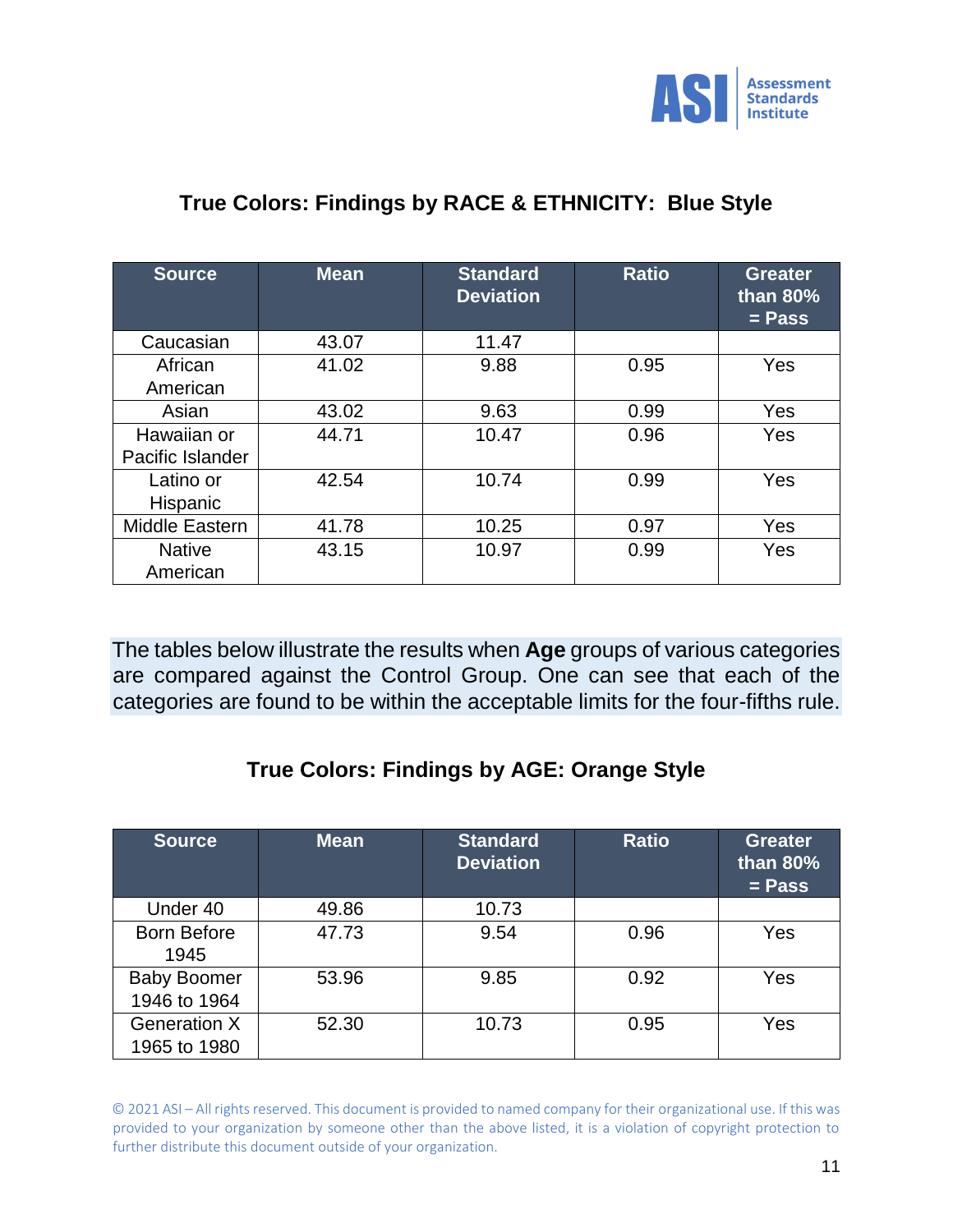

## **True Colors: Findings by AGE: Gold Style**

| <b>Source</b>                       | <b>Mean</b> | <b>Standard</b><br><b>Deviation</b> | <b>Ratio</b> | <b>Greater</b><br>than $80\%$<br>$=$ Pass |
|-------------------------------------|-------------|-------------------------------------|--------------|-------------------------------------------|
| Under 40                            | 41.13       | 11.41                               |              |                                           |
| <b>Born Before</b><br>1945          | 41.87       | 10.29                               | 0.98         | Yes                                       |
| <b>Baby Boomer</b><br>1946 to 1964  | 37.63       | 11.19                               | 0.91         | Yes                                       |
| <b>Generation X</b><br>1965 to 1980 | 38.70       | 11.58                               | 0.94         | Yes                                       |

## **True Colors Findings by AGE: Green Style**

| <b>Source</b>                       | <b>Mean</b> | <b>Standard</b><br><b>Deviation</b> | <b>Ratio</b> | <b>Greater</b><br>than $80\%$<br>$=$ Pass |
|-------------------------------------|-------------|-------------------------------------|--------------|-------------------------------------------|
| Under 40                            | 46.04       | 10.98                               |              |                                           |
| <b>Born Before</b><br>1945          | 47.20       | 10.61                               | 0.98         | Yes                                       |
| <b>Baby Boomer</b><br>1946 to 1964  | 46.95       | 10.54                               | 0.98         | Yes                                       |
| <b>Generation X</b><br>1965 to 1980 | 46.00       | 10.96                               | 0.99         | Yes                                       |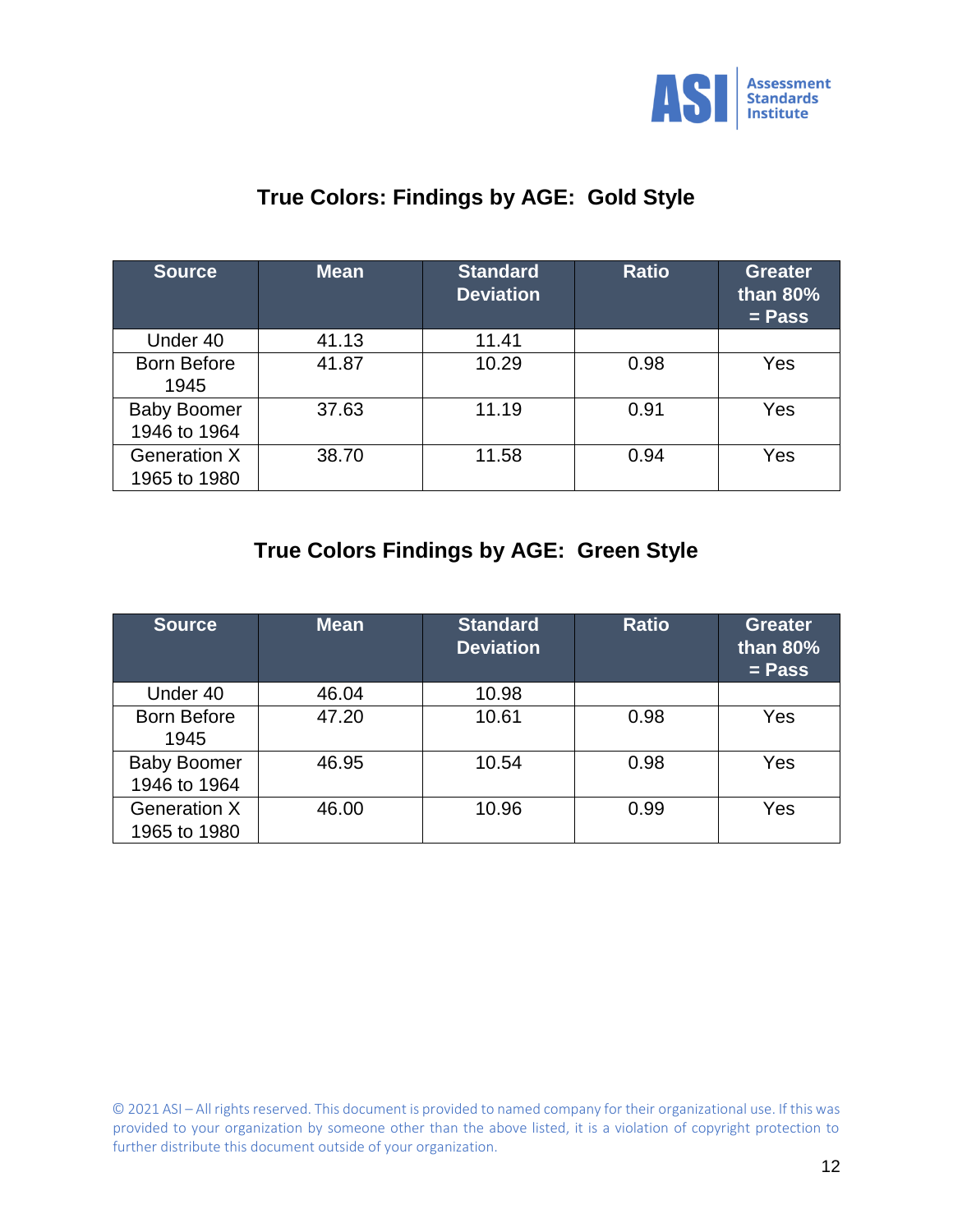

# **True Colors Findings by AGE: Blue Style**

| <b>Source</b>                       | <b>Mean</b> | <b>Standard</b><br><b>Deviation</b> | <b>Ratio</b> | <b>Greater</b><br>than 80%<br>$=$ Pass |
|-------------------------------------|-------------|-------------------------------------|--------------|----------------------------------------|
| Under 40                            | 42.97       | 11.34                               |              |                                        |
| <b>Born Before</b><br>1945          | 43.20       | 4.74                                | 0.99         | Yes                                    |
| <b>Baby Boomer</b><br>1946 to 1964  | 41.46       | 9.87                                | 0.96         | Yes                                    |
| <b>Generation X</b><br>1965 to 1980 | 43.00       | 10.98                               | 0.99         | Yes                                    |